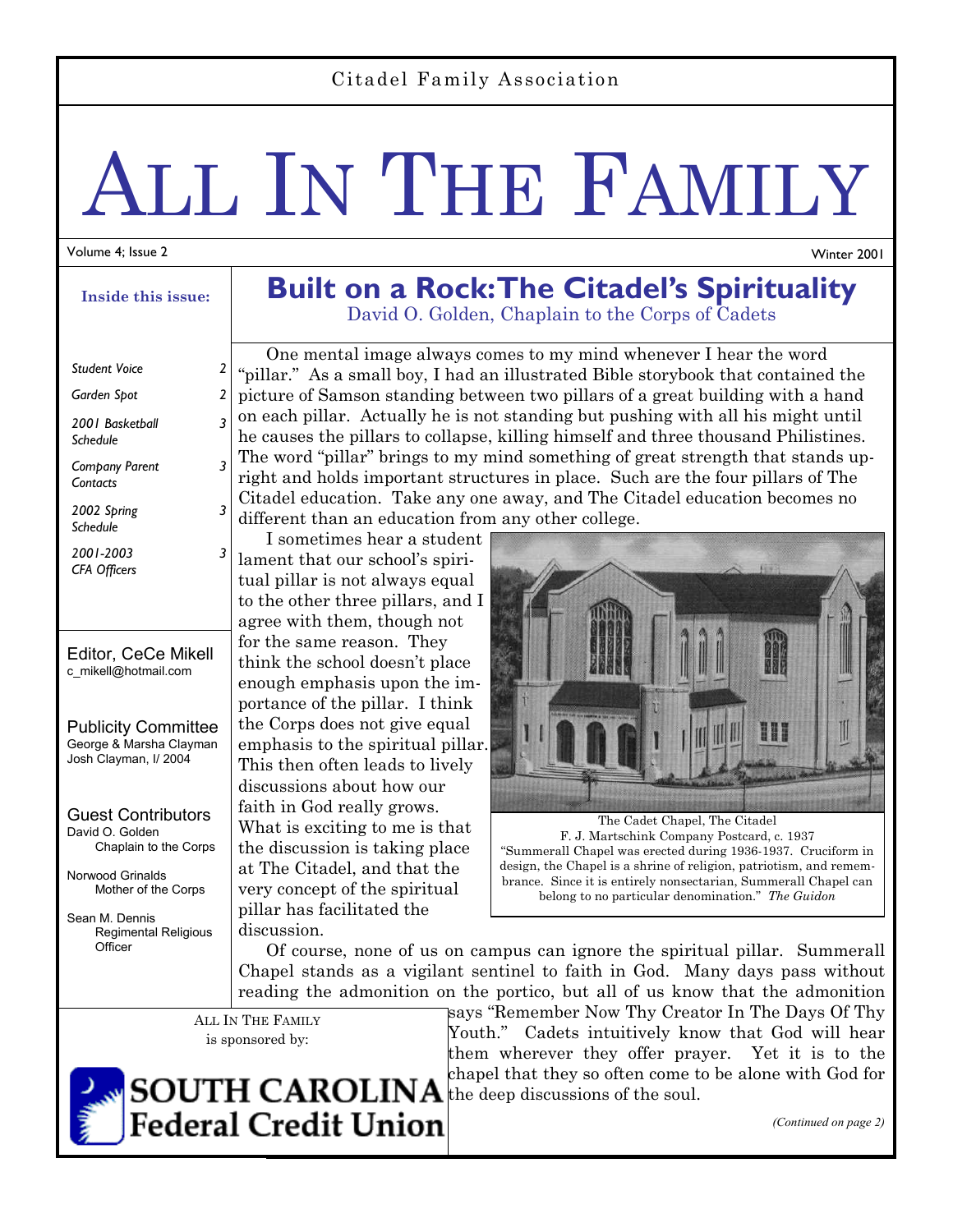#### PAGE 2 **PAGE 2** ALL IN THE FAMILY **ALL IN THE FAMILY** ALL IN THE FAMILY

#### *(Continued from page 1)*

 Recently a knob said to me, "Chaplain, I was never religious at home, but when I pre-knobbed, heard about the spiritual pillar and stood in the chapel, I knew I wanted to come to The Citadel to find out about a faith in God." He The Citadel's education of the was not the first knob this fall to tell me that he or she came to The Citadel to learn about God or thanks to you Citadel parents. I to have "their relationship with of knob year.

 We campus pastors hear and see it every fall: knobs and upperclassmen asking deep questions about God, cadets daring either to challenge their beliefs or to step out in faith and trust God in totally unexplored areas of their lives, cadets wrestling with the great issues of life from the perspective of religious faith, cadets applying their faith to everyday relational and leadership challenges, cadets learning to accept

and respect each others' religious differences in obedience to God, cadets in whom the seeds of faith in God are planted. We see all this and some of you parents see it too because there *is* a fourth pillar called the "spiritual pillar" in whole person.

God" refined through the crucible Citadel family that keep the spiri- Finally, a personal word of believe it is the prayers of The tual pillar strong. Many of you pray not only for your own cadets, but also for the school. Thank you for your prayers. Incidentally, you can become involved in The Citadel Parents' Prayer Ministry, coordinated by Dorothy and Tim Skipper, simply by sending a message to listserve-

request@citadelprayerchain.org. This prayer ministry is made up of Citadel parents from all over the United States.

# **Three Pillars, One Cornerstone**

#### Sean M. Dennis, Regimental Religious Officer

Great emphasis is placed on the four pillars necessary to become the "Whole Person," the quality a man or woman of this institution is said to embody and provide for the rest of the world. However, one unfortunate error in believing in the fourpillar concept is that it suggests equality among each of the pillars.

The Bible refers to Christ as "the living cornerstone of God's temple" and the body "the living temple of the Holy Spirit." If we fail to recognize our spirituality as the proper is to be built upon, we depreciate our Creator and the relationship He has called us to have with Him.

Fortunately at The Citadel many opportunities present themselves to any cadet interested in growing spiritually. In addition to the many different recognized organizations that meet weekly according to faith or denomination, various scriptural study groups continue to spring up within the battalions.

foundation for which everything else The Citadel realize the need for more These unique study groups and the fact that every year a number of cadets will choose to spend their summer furlough in missions stand as testimony to the fact that we at of God in our lives, particularly if we are to be the leaders of tomorrow.

# GARDEN SPOT

#### By Norwood Grinalds

 August, September, and October have passed, and the holidays are approaching. I smile inwardly and happily anticipate a replay of the holiday traditions that make The Citadel the special place that it is.

 Thanksgiving will be celebrated in the mess hall on November 15. The turkey will be delicious, but the centerpiece of the evening will be the hats that the knobs make for the upperclassmen. The hats are remarkable in the originality. Pilgrims, Indians, and bulldogs will be in evidence everywhere, as well as replicas of the barracks, cannons, and cadets in fulldress, all carefully balanced on upperclassmen's heads. It is great fun, and I am glad the cadets invite me to this wonderful celebration.

 The Christmas tree will be lit at the edge of the parade field, in front of what used to be Padgett-Thomas Barracks on November 29. It will light up the night until cadets depart on holiday furlough.

 The first weekend in December brings a gift of music from cadets to Charleston and The Citadel community. On the evenings of December 1, 2, and 3, Summerall Chapel will be filled with candlelight, evergreens, and harmony. The cadets that make up The Citadel Chorale, chapel choir, and brass ensemble as well as the ushers, Colonel Mark Bebensee at the organ, Mrs. Nancy Leftner, the director of choral music, and Major Herb Day, director of the ensemble, will all be in their places at seven o'clock on Saturday evening, the first of December, as the Candlelight Service begins. As always, it will be a standingroom-only event.

 While we light the tree, raise the tune, buy the gifts and make and wear hats, I hope that you at home will pluck the duck and stuff the turkey in anticipation of your cadets' coming home. I am proud of each and every one and delight that they will join you soon, but don't have so much fun that you forget to send them back to us.

Happy Holidays!!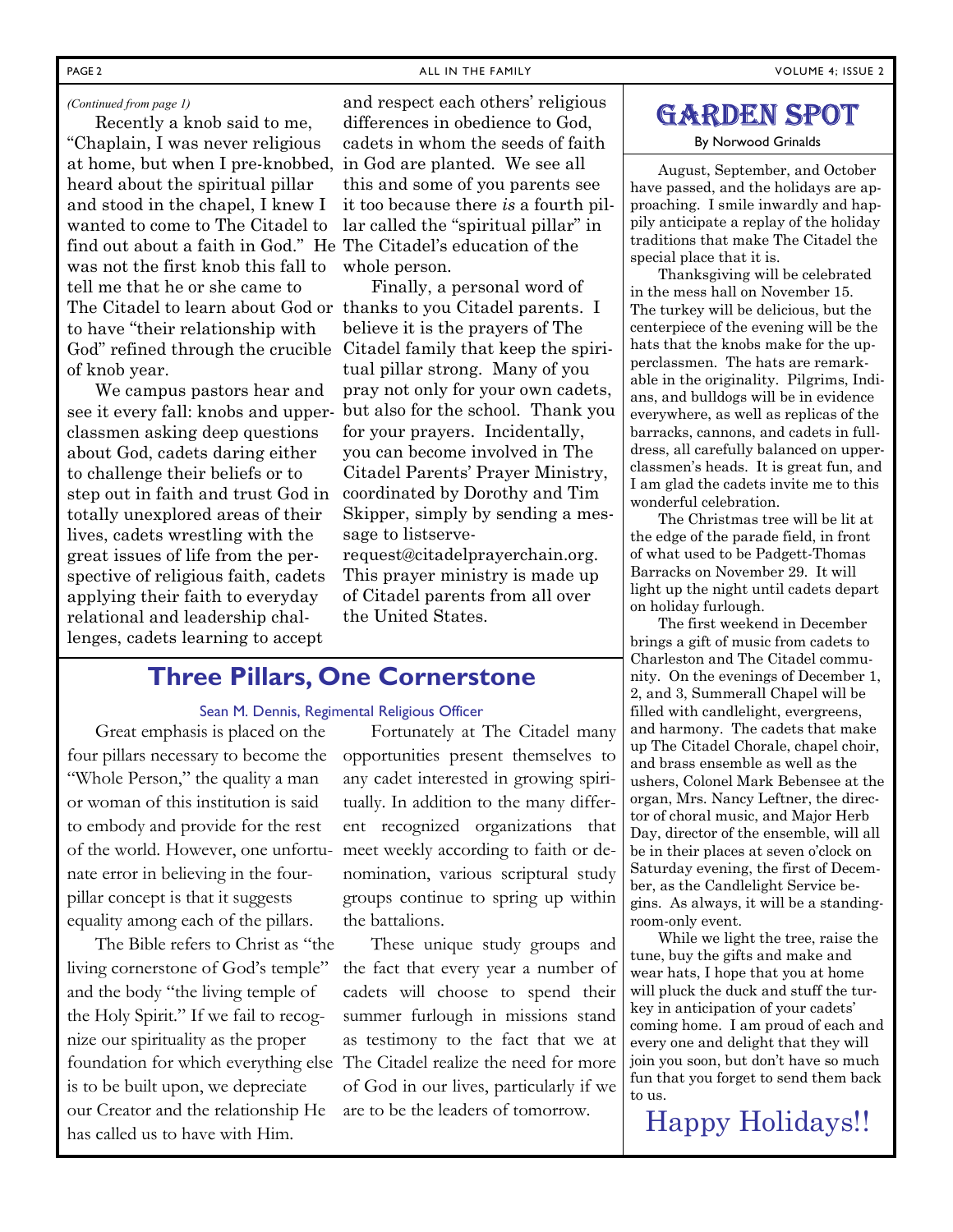#### **Spring Calendar CFA Phone List 2001-02 Basketball**

Alpha—Brain & Diane Cahill 2004 / 803-865-2395 Bravo—Mike & Linda Shute 2004 / 856-935-9127 Charlie—Frankie & Shirley Cook 2003 / 803-791-1860 Delta—Stan & Dianne Townsend 2003 / 843-881-6590 PB—Chris Lynn 2004 / 864-573-8900 Echo—Gene & Leslie Skibitsky 2003 / 207-562-7095 F Troop—Ed & Cindy Piper 2004 / 910-455-6942 Golf—Jim & Lynda Dunn 2003 / 843-795-8889 Hotel—Richard&Brenda Conwill 2003 / 904-292-0656 Band—Bill & Cydney Kastner 2002 / 843-781-4251 India—Ben & Carol Salvatini 2004 / 843-875-3709 Kilo—Jack&Dorothy Skipper 2003 / 803-366-0665 Lima— Mike—Dan & Paula Cannon 2003 / 352-694-5449 Nov.—Charles&Ann Lawson 2003 / 864-226-1566 Oscar—John & Mary Braeunig 2004 / 864-250-9032 Romeo— Tango—

12/1 4:00 Lowcountry Shootout vs. Charleston Southern

12/5 7:15 Emmanuel College

12/8 1:00 Davidson

12/17 7:15 Greensboro College

12/29 1:00 Coastal Carolina

1/5 1:00 East Tennessee State

1/14 7:15 Georgia Southern

1/19 1:00 Chattanooga

1/26 1:00 Appalachian State

2/4 7:15 College of Charleston

2/11 7:15 Furman

2/23 1:00 Wofford

**(Home Schedule)** 

12/18 Holiday Furlough Begins

1/13 Holiday Furlough Ends

1/21 Martin Luther King, Jr. Day

2/1 Gold Star Review Parade

3/16 Corps Day

3/29 Spring Furlough Begins

4/7 Spring Furlough Ends

5/7 Last Day of Final Exams

5/11 Class of 2002 Commencement

\*based on the schedule posted on The Citadel's web site **(www.citadel.edu/cgibin/calnet.pl)**.

# **The 2001-2003 Citadel Family Association Officers**

#### **Chairperson**

Daniel and Kathy Pascazio 202 Sheffield Lane Summerville, SC 29485 843-873-8965 (H) dpascazio@sdkc.com danielvpascazio@aol.com Cadet: Nick Pascazio Alpha 2002



**Vice Chairperson**  Jerry and Cindy Wiley 710 West Nuzum Street Fruitland, FL 34731-2054 352-787-8814 (H) jwiley1234@earthlink.net Cadet: Robert Wiley

F-Troop 2002



# **Secretary**

Charles and Sherry Shults 111 Natalia Lane Lexington, SC 29072 803-957-6162 (H) csshults@aol.com Cadet: Dallas Shults November 2003